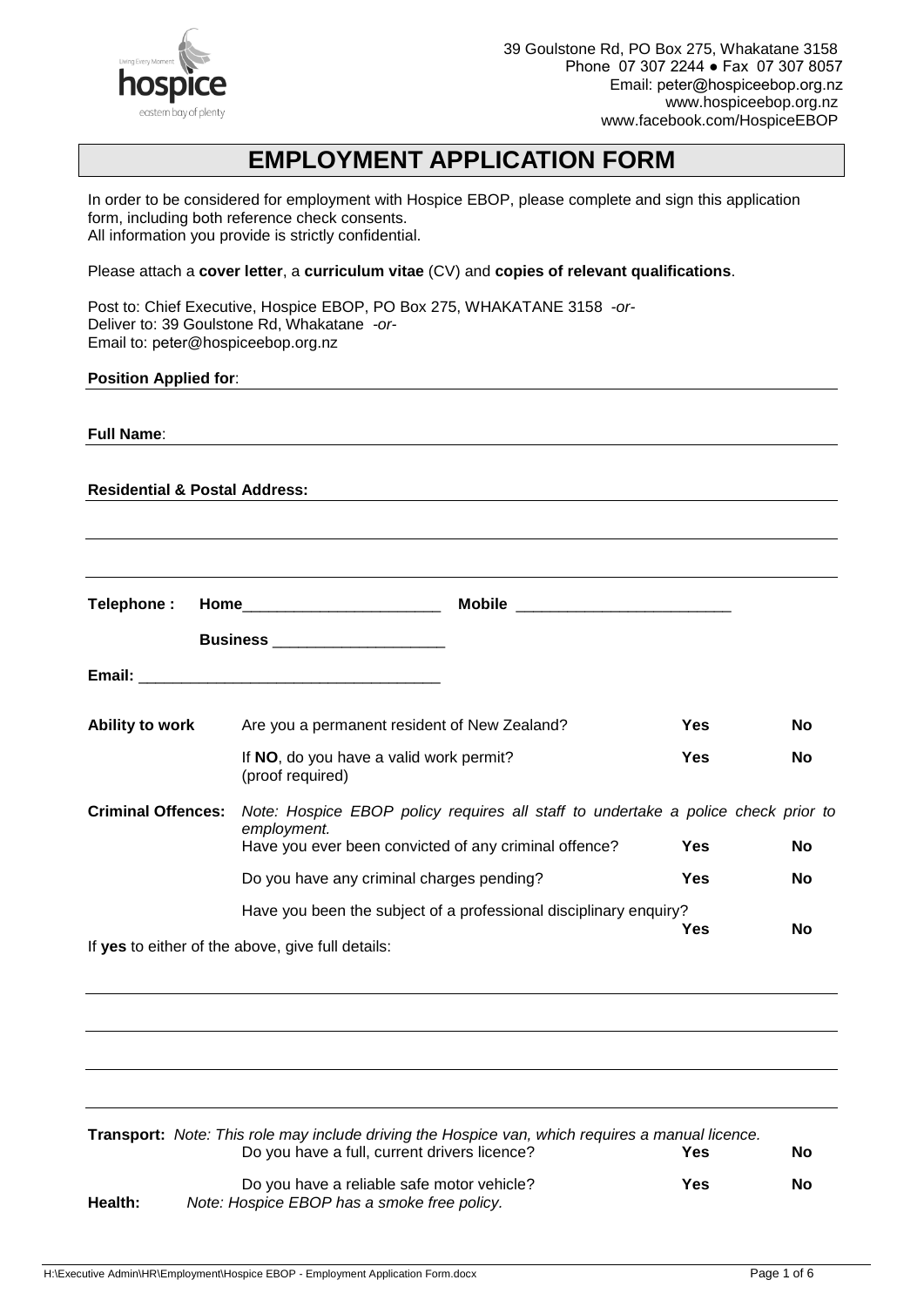

Have you had any injury or medical condition caused by gradual process, disease, infection or other means – for example, hearing loss, sensitivity to chemicals, repetitive strain injuries – which the tasks of this job may aggravate?

**Yes No**

Have health reasons caused you to be absent from work for a period longer than two weeks during the past two years?

**Yes No**

If so, please say briefly how long you were absent and briefly explain the cause(s).

If **yes** to either of the above give full details:

**Qualifications & Professional Memberships** Please list any that are applicable to this position:

\_\_\_\_\_\_\_\_\_\_\_\_\_\_\_\_\_\_\_\_\_\_\_\_\_\_\_\_\_\_\_\_\_\_\_\_\_\_\_\_\_\_\_\_\_\_\_\_\_\_\_\_\_\_\_\_\_\_\_\_\_\_\_\_\_\_\_\_\_\_\_\_\_\_\_\_\_\_\_\_\_\_\_\_\_\_\_

\_\_\_\_\_\_\_\_\_\_\_\_\_\_\_\_\_\_\_\_\_\_\_\_\_\_\_\_\_\_\_\_\_\_\_\_\_\_\_\_\_\_\_\_\_\_\_\_\_\_\_\_\_\_\_\_\_\_\_\_\_\_\_\_\_\_\_\_\_\_\_\_\_\_\_\_\_\_\_\_\_\_\_\_\_\_\_

#### **Ability to Start**

If successful with this process the earliest I would be able to start would be: \_\_\_\_\_\_\_\_\_\_\_\_\_\_\_\_\_\_\_\_

#### **Remuneration expectations**

For this position I would expect an annual salary of \$ \_\_\_\_\_\_\_\_\_\_\_\_\_\_\_\_\_\_\_, and/or an hourly wage of

 $\mathbb S$  .

#### **Declaration:**

I \_\_\_\_\_\_\_\_\_\_\_\_\_\_\_\_\_\_\_\_\_\_\_\_\_\_\_\_\_\_ (full name) declare that to the best of my knowledge the information provided in this application and in any resume enclosed is accurate and I understand that if any false or misleading information is given, or any material fact suppressed, I will not be employed, or if I am employed, my employment may be terminated.

**Signature:** \_\_\_\_\_\_\_\_\_\_\_\_\_\_\_\_\_\_\_\_\_\_\_\_\_\_\_\_\_\_\_\_\_\_\_\_\_ **Date:**\_\_\_\_\_\_\_\_\_\_\_\_\_\_\_\_\_\_\_\_\_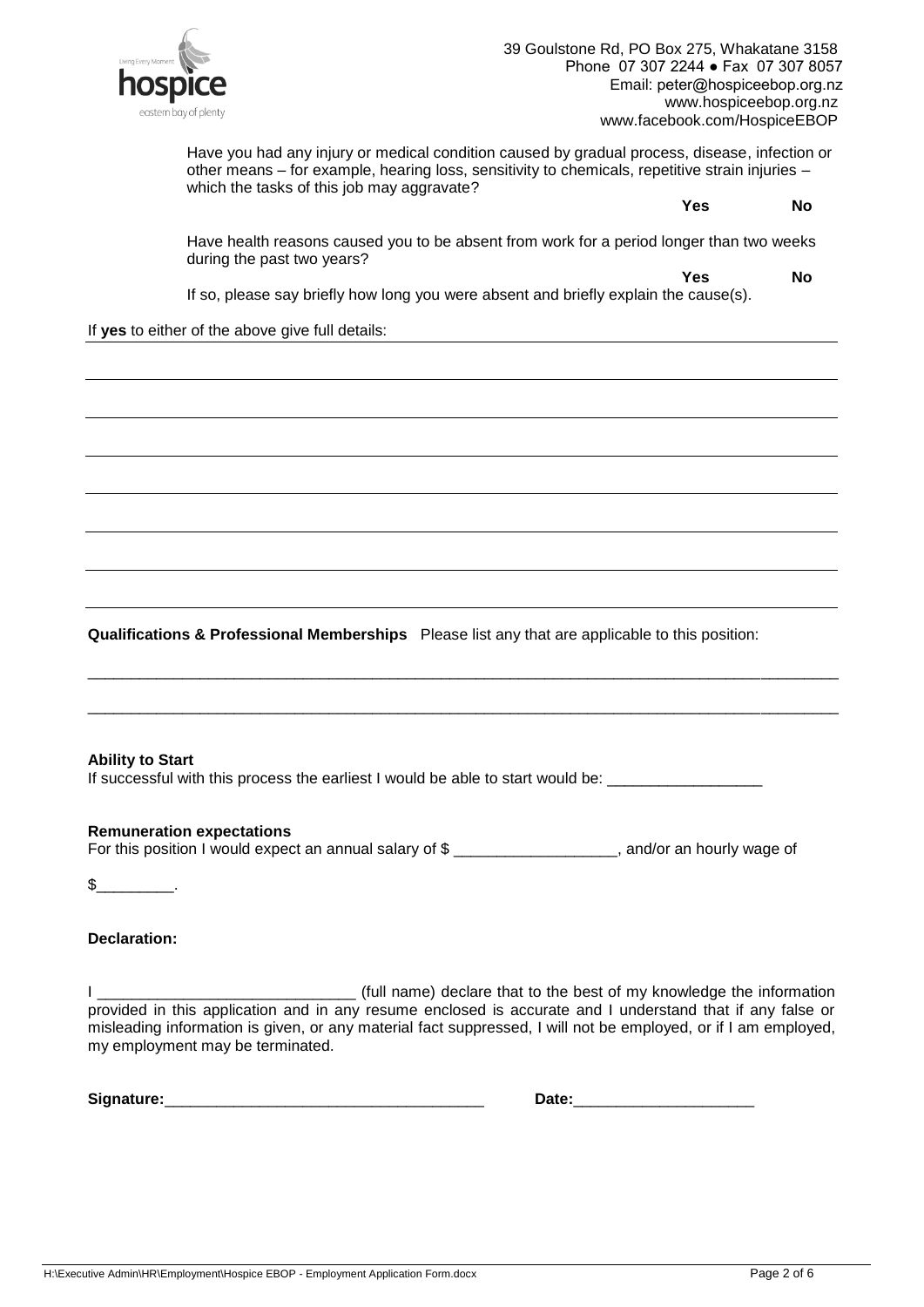

## **REFERENCES AND CONSENT Referee 1 out of 2 required**

Please give the names of **two referees** whose consent has been obtained and who may be contacted for confidential reference.

At least one referee should be able to give work-related information and at least one should have supervised or been senior to you.

No referee should be a family member.

|                                                                           | Referee 1                        |
|---------------------------------------------------------------------------|----------------------------------|
| Name                                                                      |                                  |
| <b>Contact Address</b>                                                    |                                  |
| Contact Phone<br><b>Numbers</b>                                           | Work:<br>After Hours:<br>Mobile: |
| Email                                                                     |                                  |
| Nature of Relationship<br>to you<br>e.g., Employer,<br>Manager, colleague |                                  |

### **CONSENT**

I \_\_\_\_\_\_\_\_\_\_\_\_\_\_\_\_\_\_\_\_\_\_\_\_\_\_\_\_\_\_\_\_\_\_\_\_\_ (print full name of candidate) consent to Hospice EBOP seeking verbal or written information on a confidential basis about me from those people named above and authorise the information sought to be released by them to Hospice EBOP for the purposes of ascertaining my suitability for the position for which I am applying. I understand that the information received by Hospice EBOP is supplied in confidence as evaluative material and will not be disclosed to me.

| Signature of can<br>uuludlo. |  |
|------------------------------|--|
|------------------------------|--|